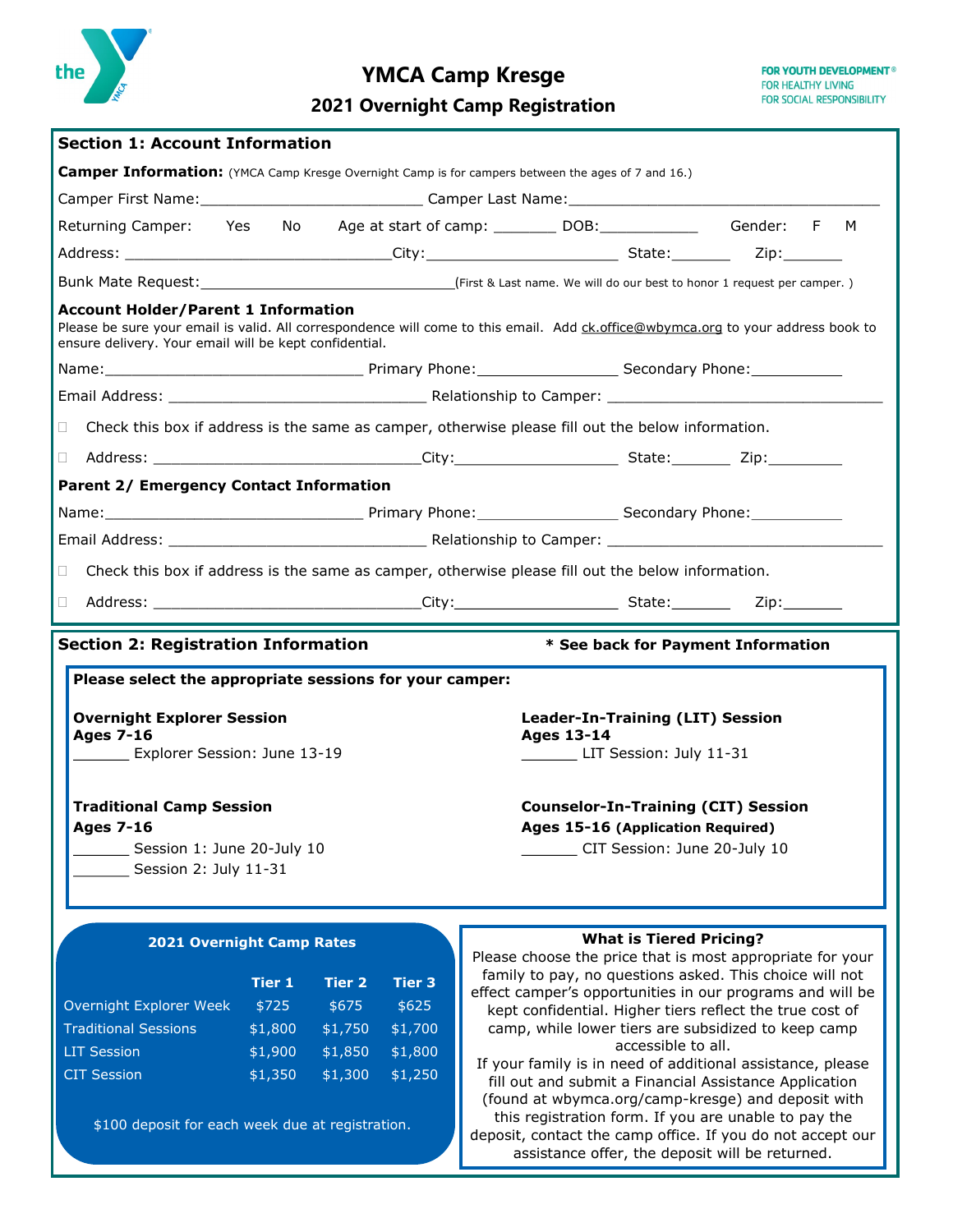## **Section 3: Payment Information**

**Tier Selection** (Please see reverse for explanation on our Tiered Pricing)

 $\Box$  Tier 1  $\Box$  Tier 2  $\Box$  Tier 3  $\Box$  Tier 4—Financial Assistance. (Please note that a Financial Assistance application and deposit must be submitted with this registration form to apply for assistance. This deposit will be refunded if you do not accept our financial offer.)

#### **Payment Options: (Please note that at least the deposit must be paid to process the registration)**

 $\Box$  Traditional Camp, LIT, CIT: Deposit Only: \$300 x \_\_\_\_\_\_(# of sessions) = \$\_\_\_\_\_\_\_\_\_ due □ Overnight Explorer Week: Deposit Only= \$100 due

□ Payment in Full Deartial Payment

#### **Method of Payment:**

 $\Box$  Enclosed is a check/cash in the amount of  $\frac{1}{2}$   $\Box$  Please charge my card in the amount of  $\frac{1}{2}$ 

| Credit Card $#$         |                                                     |
|-------------------------|-----------------------------------------------------|
| Security Code (Back)    |                                                     |
|                         | Type of Card: □ Visa □ MasterCard □ Discover □ AmEx |
| Name on Card            |                                                     |
| <b>Expiration Date</b>  |                                                     |
| Authorization Signature |                                                     |

### **Section 4: Parent Agreement**

YMCA Camp Kresge activities revolve around our four core values **Caring, Honesty, Respect and Responsibility**, and all participants, staff and families are held to these standards to ensure a safe and fun summer for all. Please read and initial below stating that you have read and agree to the following polices. An additional page contains a copy of the polices for your own records.

I will treat all staff, campers, and volunteers with respect in all forms of communication and will receive the same thing in return.

I will complete my camper's Camp Doc Health Profile and understand that my camper will not be allowed to attend camp if the profile is not 100% complete. Invitation will be emailed to the primary email address stated on page 1. I will keep camp updated to any change of contact information.

I will receive a parent handbook through email and I understand that it is my responsibility to read and understand/be aware of ALL POLICIES. If I do not receive a handbook I will contact the camp office at 570-443- 2267.

I will keep my camper home if sick and will notify the office of the absence. I will arrange for camper pick up if I am notified that my camper is too ill to remain at camp. If a household member becomes ill with a communicable disease, I will contact camp for the safety of others.

I understand electronic devices are not allowed to be brought to camp. I will instruct my camper to keep these items home. If an electronic device is found at camp, it will be locked in the office for safekeeping and returned to parents at pick up. YMCA Camp Kresge is not responsible for any lost or damaged property at camp.

I understand that there are no refunds available. Dismissal from camp programs for behavioral issues does not qualify for a refund.

I understand that payment in full for camp sessions MUST be paid 7 days prior to my child attending the camp week. Camp Kresge reserves the right to refuse service if an account falls past due.

I grant permission to have my camper transported by a YMCA vehicle, participate in all YMCA Camp ZKresge Programs and attend Field Trips. Field Trips will be communicated through newsletter and with advanced notice.

I grant permission for YMCA Camp Kresge staff to assist my camper with applying sunscreen and bug spray. I understand YMCA Camp Kresge does not supply these items and I will pack my camper with what appropriate for my child.

In signing this I acknowledge I have read and understand all the information provided in this registration packet and all information has been completed and is correct to the best of my knowledge.

**Parent Signature: Parent Name: Parent Name: Date: Date:**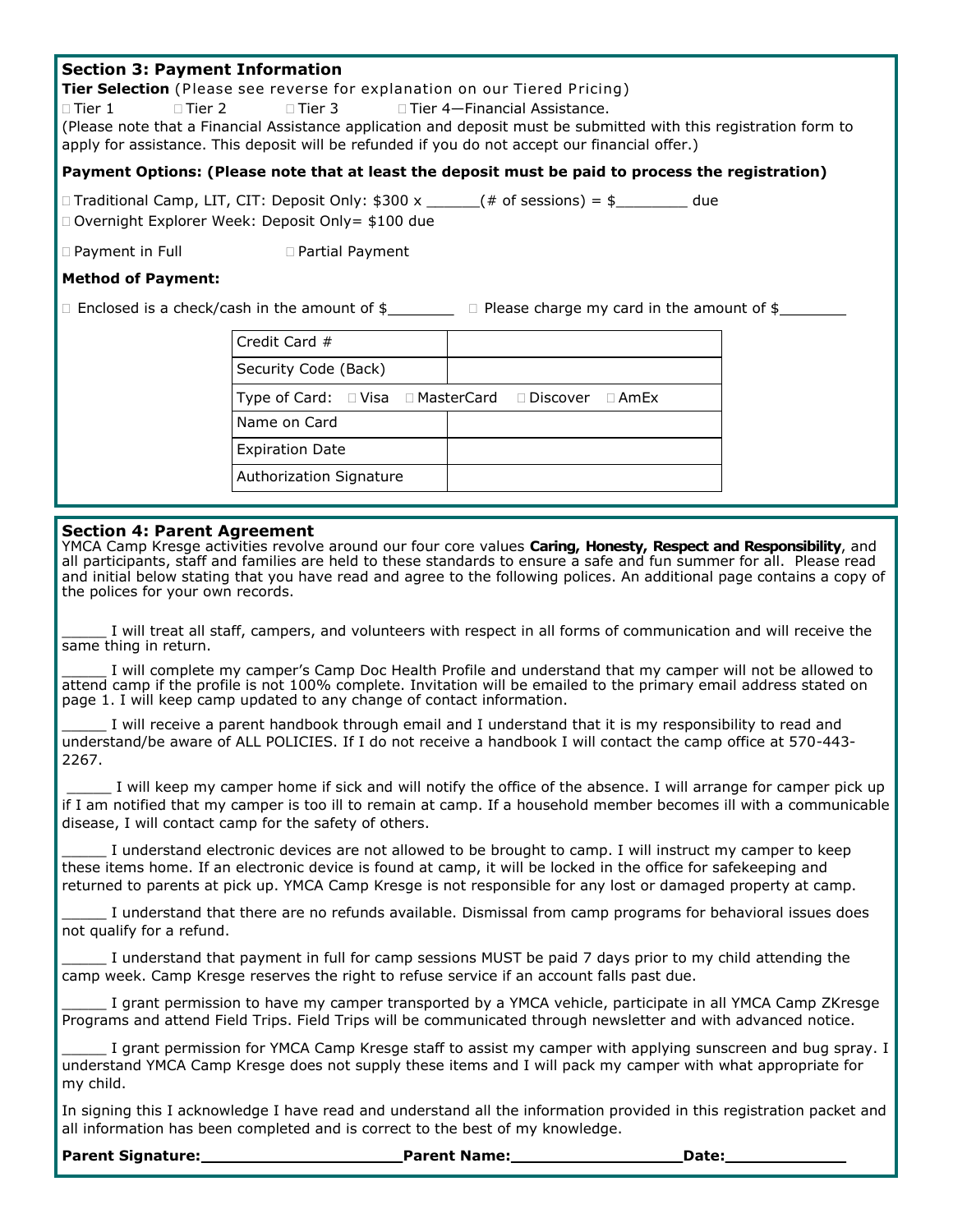### **Parent Agreement**

Camp activities revolve around our four core values **Caring, Honesty, Respect and Responsibility**, and all participants, staff and families are held to these standards to ensure a safe and fun summer for all. These standards must be initialed on your registration form. This copy is for your own records.

- I will treat all staff, campers, and volunteers with respect in all forms of communication and will receive the same thing in return.
- I will complete my camper's Camp Doc Health Profile and understand that my camper will not be allowed to attend camp if the profile is not 100% complete. Invitation will be emailed to the primary email address stated on page 1. I will keep camp updated to any change of contact information.
- I will receive a parent handbook through email and I understand that it is my responsibility to read and understand/be aware of ALL POLICIES. If I do not receive a handbook I will contact the camp office at 570-443- 2267.
- I will keep my camper home if sick and will notify the office of the absence. I will arrange for camper pick up if I am notified that my camper is too ill to remain at camp. If a household member becomes ill with a communicable disease, I will contact camp for the safety of others.
- I understand electronic devices are not allowed to be brought to camp. I will instruct my camper to keep these items home. If an electronic device is found at camp, it will be locked in the office for safekeeping and returned to parents at pick up. YMCA Camp Kresge is not responsible for any lost or damaged property at camp.
- I understand that there are no refunds available. Dismissal from camp programs for behavioral issues does not qualify for a refund.
- I understand that payment in full for camp sessions MUST be paid 7 days prior to my child attending the camp week. Camp Kresge reserves the right to refuse service if an account falls past due.
- I grant permission to have my camper transported by a YMCA vehicle, participate in all YMCA Camp Kresge Programs and attend Field Trips. Field Trips will be communicated through newsletter and with advanced notice.
- I grant permission for YMCA Camp Kresge staff to assist my camper with applying sunscreen and bug spray. I understand YMCA Camp Kresge does not supply these items and I will pack my camper with what appropriate for my child.
- In signing this I acknowledge I have read and understand all the information provided in this registration packet and all information has been completed and is correct to the best of my knowledge.

### **CampDoc Information**

- CampDoc is our secure online server for camper health and medical information. All information is confidential and profiles are only accessible to directors and medical staff. Dispersal of medication and medical treatments will be documented using this software.
- If you do not receive an email invitation, please check your junk/spam folder. Add the domain "campdoc.com" to your safe sender list to ensure you receive all communication. The email invitation will be sent to the primary account holder email that you provided. It may take a few days to receive the invitation while we process your registration.
- If you do not have access to a computer or internet connection, please contact the camp office at 570-443-2267 to set up a time to meet and fill out the profile, and receive a copy of the handbook.
- Reminder emails will be automatically generated weekly for profiles that are not yet at 100% completion. If you are having trouble filling out your profile, please contact the Camp Kresge office for assistance.
- Immunization Records, Physical Exams and Insurance information can uploaded to the profile. If you are unable to upload the file, please fax the forms to Camp Kresge at 570-443-7951, Attn: CampDoc
- Returning campers will be able to update saved information from previous summers. Please make sure that all information is up-to-date, including all contact information, emergency contacts and health history.
- Campers will **not** be allowed to attend any YMCA Camp Kresge programs until their CampDoc profile is at **100% complete**. Please contact the camp office w ith any concerns or questions regarding the profile or process at 570-443-2267